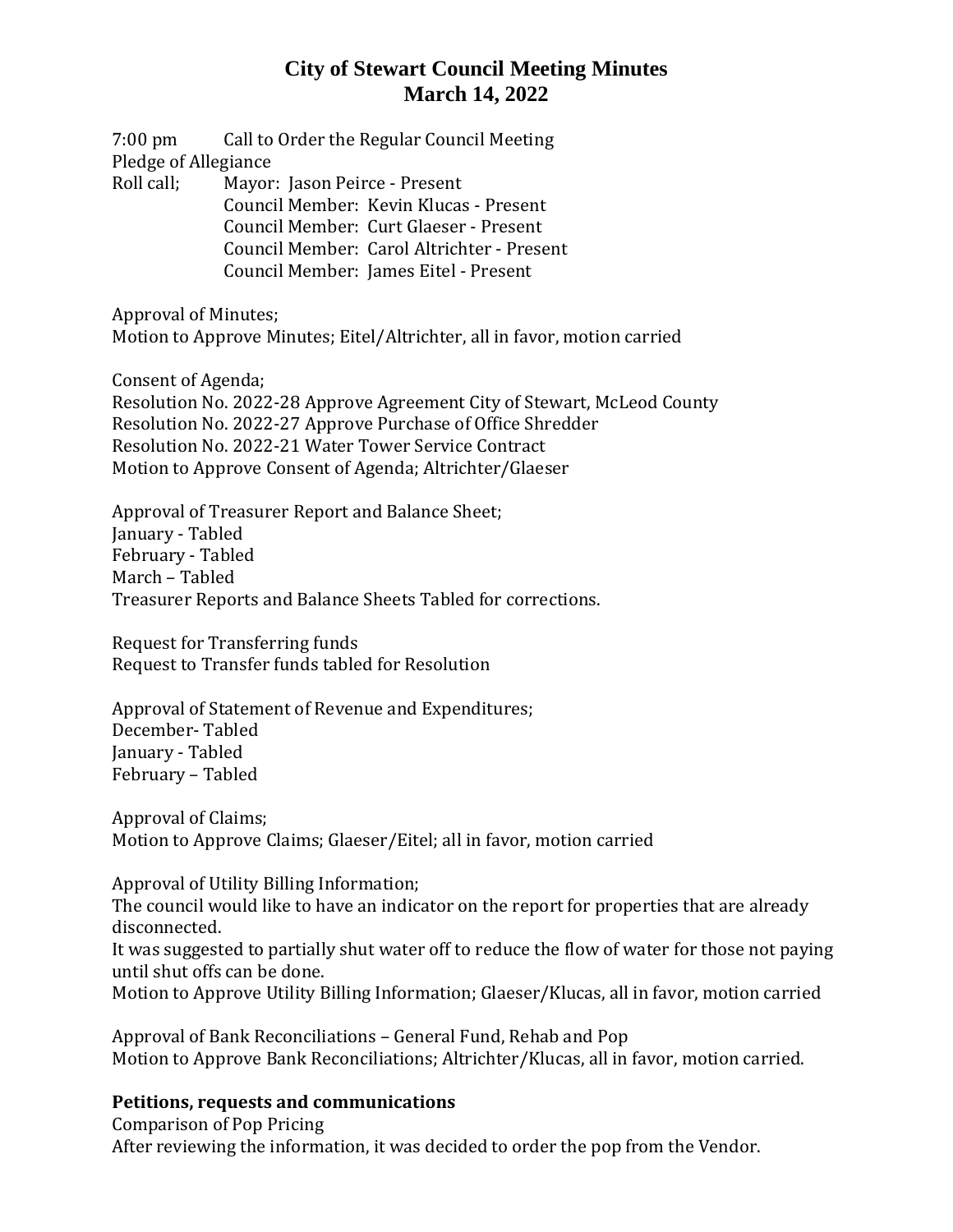The clerk was instructed to find out what the funds from the pop account can be used for.

Volunteer Fire Relief Assoc. Investment Report Card Garbage Fund - The Clerk is to look into the account to determine the amount to be billed to West Central for the Reimbursement of the Sales Tax

Mediacom - rate adjustments US Bank – Notice of successor paying agent Direct Reimbursement for McLeod HHS Motion to Deny Direct Reimbursement for McLeod HHS; Altrichter/Glaeser, all in favor, motion carried

Bruce Remus – Questioning Base Fees Bruce questioned the base fees on his mobile home lots. The Mayor explained the debt service charges. Bruce questioned why only some of the lots are being charged. The clerk is to look into why they are not all being charged.

ARPA Update

### **Ordinances and Resolutions;**

Resolution No. 2022-21 – Approval of Contract with Maguire Iron Inc Motion to approve Resolution No. 2022-21; Altrichter/Eitel, all in favor, motion carried Members polled, Peirce-yea, Altrichter-yea, Eitel-yea, Klucas-yea, Glaeser-yea

Resolution No. 2022-23 – Re-Establishing Precincts and Polling Places Remove the verbiage describing the polling place location. Motion to Approve Resolution No. 2022-23; Glaeser/Altrichter, all in favor, motion carried Members polled, Peirce-yea, Altrichter-yea, Eitel-yea, Klucas-yea, Glaeser-yea

Resolution No. 2022-24 – Resolution to Approve Donation to the Hector Community Pool The clerk was instructed that if the pop funds can be used for donations this will be funded from the pop account. If not, it will be taken from the EDA account. Motion to Approve Resolution No 2022-24; Klucas/Glaeser, all in favor, motion carried Members polled, Peirce-yea, Altrichter-yea, Eitel-yea, Klucas-yea, Glaeser-yea

Resolution No 2022-25 – Resolution to Approve Purchase of Mosquito Control Applications Motion to Approve Resolution No. 2022-25; Klucas/Altrichter, all in favor, motion carried Members polled, Peirce-yea, Altrichter-yea, Eitel-yea, Klucas-yea, Glaeser-yea

Resolution No. 2022-27 – Resolution to Approve Purchase of Office Shredder Clerk to research cost of Shred-It. Tabled for April Meeting

Resolution No. 2022-28 – Approval of Agreement with McLeod County Public Safety Radio Communication Devices Motion to Approve Resolution No. 2022-28; Glaeser/Klucas, all in favor, motion carried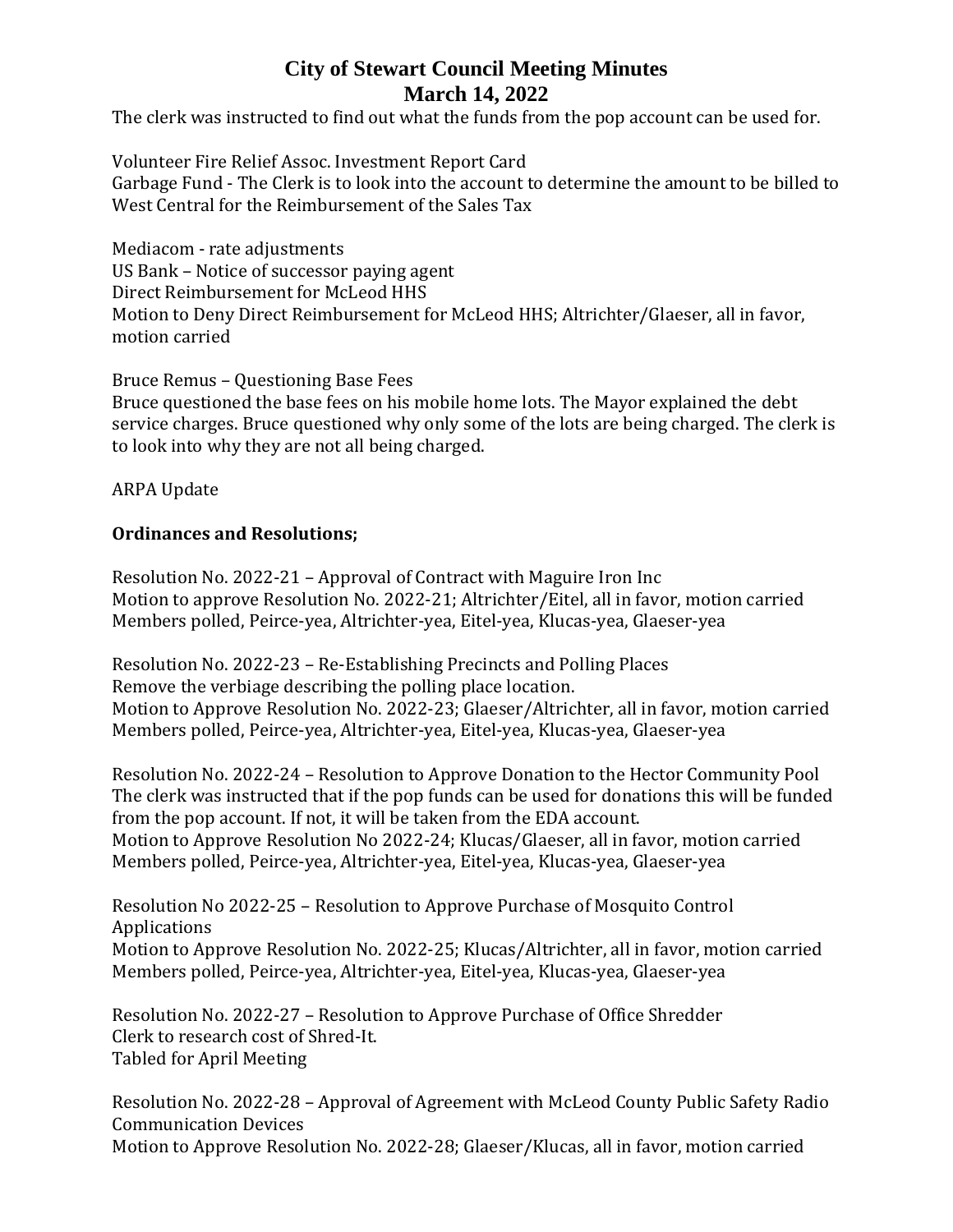Members polled, Peirce-yea, Altrichter-yea, Eitel-yea, Klucas-yea, Glaeser-yea

### **Reports of Officers, Boards and Committees;**

- 1. Police Department Report Motion to Approve Police Report; Glaeser/Altrichter, all in favor, motion carried
- 2. Emergency Services Report
	- A. Fire Department Motion to Approve Fire Department Report; Eitel/Glaeser, all in favor, motion carried.
	- B. EMR Department Motion to Approve EMR Department Report; Glaeser/Altrichter, all in favor, motion carried.
- 3. Maintenance Water/Waste Water Report MMS Report Haloacetic Acids & Trihalpmethane Results

Resolution 2022-26 – Approval of Purchase of a Signal Light Motion to Approve Resolution No. 2022-26; Glaeser/Eitel, all in favor, motion carried

Members polled, Peirce-yea, Altrichter-yea, Eitel-yea, Klucas-yea, Glaeser-yea

Motion to Approve Credit Card for Nahtan Hardel; Altrichter/Klucas, all in favor, motion carried

Nate to research Backstop for the Ball Field.

Unfinished business;

Meter Reading; Council requests a summary of the findings after the readings are done with the phone and the tablet. Some meters have higher readings in the software than what the meters are reading.

Employee Review; Corinne Wendolek – 6 month Corinne received a meets expections/highly satisfactory review. Motion to approve end of probation; Glaeser/Klucas, all in favor, motion carried